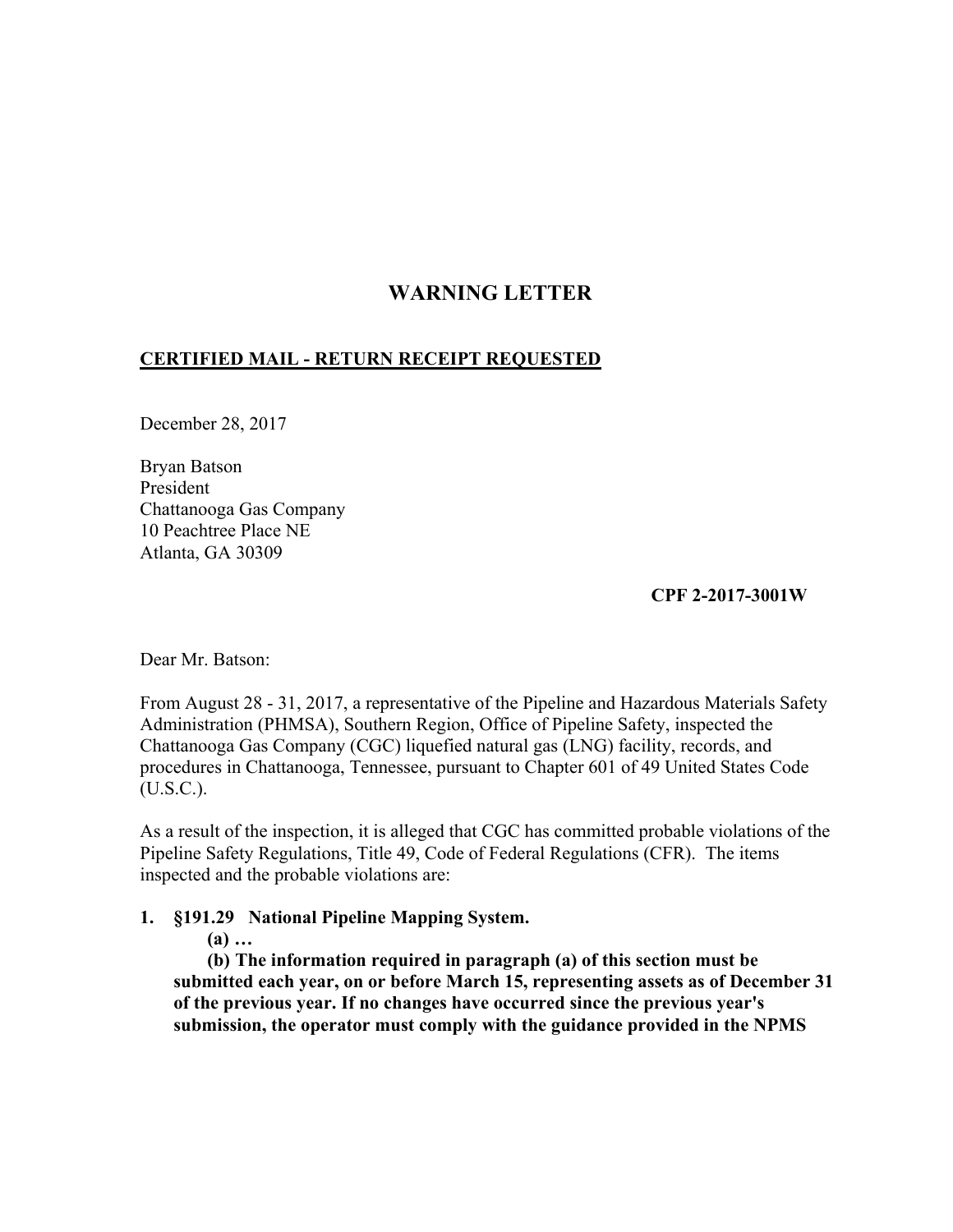## **Operator Standards manual available at www.npms.phmsa.dot.gov or contact the PHMSA Geographic Information Systems Manager at (202) 366-4595.**

CGC failed to meet the regulation because it did not submit a "No Change Notification" in accordance with the guidance provided in the NPMS Operator Standards manual, on or before March 15, 2017, representing its assets as of December 31, 2016. CGC e-mailed its "No Change Notification" on August 25, 2017.

#### **2. §193.2719 Training: records.**

**(a) Each operator shall maintain a system of records which—** 

**(1) …** 

#### **(2) Provide evidence that personnel have undergone and satisfactorily completed the required training programs.**

CGC failed to meet the regulation because it did not maintain a system of records which provided evidence that personnel had undergone and satisfactorily completed required training programs.

§193.2715(b) requires that a written plan of continuing instruction must be conducted at intervals of not more than two years to keep all personnel having security duties current on the knowledge and skills they gained in the program of initial instruction.

A required component of CGC's continuing security training is the review of its Security Manual. At the time of PHMSA's inspection, CGC could not produce records demonstrating two employees' successful completion of the "Security Manual Review" at intervals of not more than two years. Training records for the two employees showed completion of initial security training in September, 2010, and April, 2015, respectively, with no documentation of any subsequent "Security Manual Reviews."

It should be noted that, upon discovery of the gap in records, CGC revised its process for work order assignment and security training record management.

Under 49 U.S.C. § 60122 and 49 CFR § 190.223, CGC is subject to a civil penalty not to exceed \$209,002 per violation per day the violation persists, up to a maximum of \$2,090,022 for a related series of violations. For violations occurring prior to November 2, 2015, the maximum penalty may not exceed \$200,000 per violation per day, with a maximum penalty not to exceed \$2,000,000 for a related series of violations. Also, for LNG facilities, an additional penalty of not more than \$76,352 for each violation may be imposed. We have reviewed the circumstances and supporting documents involved in this case, and have decided not to conduct additional enforcement action or penalty assessment proceedings at this time. We advise CGC to correct the items identified in this letter. Failure to do so will result in CGC being subject to additional enforcement action.